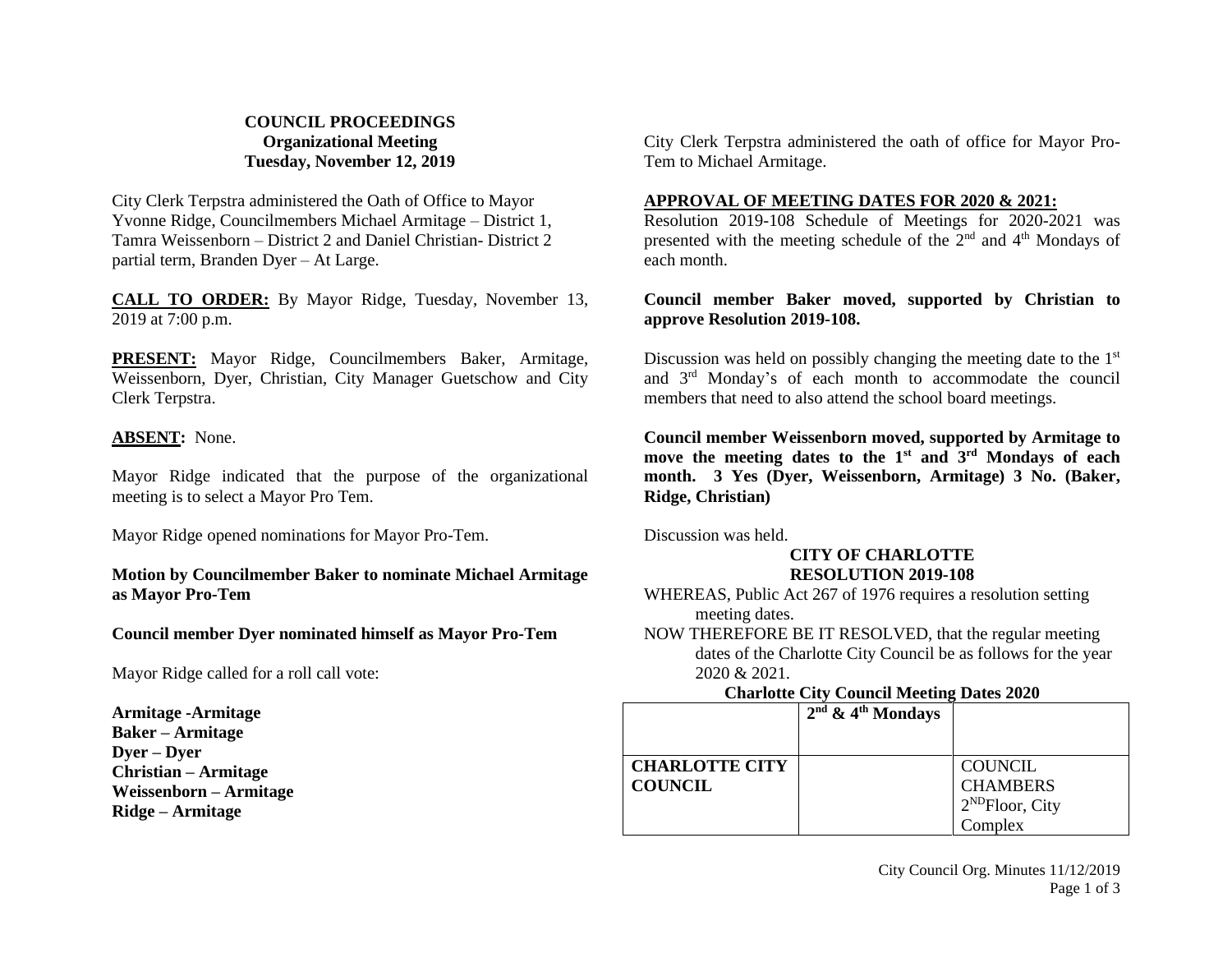| $2nd$ & 4 <sup>th</sup> Mondays |                     |
|---------------------------------|---------------------|
|                                 |                     |
|                                 | 111 E. Lawrence Ave |
|                                 | Charlotte MI 48813  |
| Monday, January                 | Phone: 543-2750     |
| 13                              |                     |
| Monday, January                 | 7:00 P.M.           |
| 27                              |                     |
| Monday, February                |                     |
| 10                              |                     |
| Monday, February                |                     |
| 24                              |                     |
| *Monday, March 9                | *Different Location |
| Monday, March 23                |                     |
| Monday, April 13                |                     |
| Monday, April 27                |                     |
| Monday, May 11                  |                     |
| *Tuesday, May 26                |                     |
| Monday, June 8                  |                     |
| Monday, June 22                 |                     |
| Monday, July 13                 |                     |
| Monday, July 27                 |                     |
| Monday, August 10               |                     |
| Monday, August 24               |                     |
| Monday,                         |                     |
| September 14                    |                     |
| Monday,                         |                     |
| September 28                    |                     |
| Monday, October                 |                     |
| 12                              |                     |
| Monday, October                 |                     |
| 26                              |                     |
| Monday,                         |                     |
| November 9                      |                     |
| Monday,                         |                     |

| $2nd$ & 4 <sup>th</sup> Mondays |  |
|---------------------------------|--|
| November 23                     |  |
| Monday, December<br>14          |  |
| Monday, December<br>28          |  |

| <b>Charlotte City</b>  | 1 <sup>st</sup> & 3 <sup>rd</sup> Mondays |                             |
|------------------------|-------------------------------------------|-----------------------------|
|                        |                                           |                             |
| <b>Council Meeting</b> |                                           |                             |
| <b>Dates 2021</b>      |                                           |                             |
| <b>CHARLOTTE CITY</b>  |                                           | <b>COUNCIL</b>              |
| <b>COUNCIL</b>         |                                           | <b>CHAMBERS</b>             |
|                        |                                           | 2 <sup>ND</sup> Floor, City |
|                        |                                           | Complex                     |
|                        |                                           | 111 E. Lawrence Ave         |
|                        |                                           | Charlotte MI 48813          |
|                        | Monday, January 4                         | Phone: 543-2750             |
|                        | Monday, January                           | 7:00 P.M.                   |
|                        | 18                                        |                             |
|                        | Monday, February                          |                             |
|                        |                                           |                             |
|                        | <i>*Tuesday</i> , February                |                             |
|                        | 16                                        |                             |
|                        | Monday, March 1                           |                             |
|                        | Monday, March 15                          |                             |
|                        | Monday, April 5                           |                             |
|                        | Monday, April 19                          |                             |
|                        | Monday, May 3                             |                             |
|                        | Monday, May 17                            |                             |
|                        | Monday, June 7                            |                             |
|                        | Monday, June 21                           |                             |
|                        | *Tuesday, July 6                          |                             |
|                        | Monday, July 19                           |                             |
|                        | Monday, August 2                          |                             |